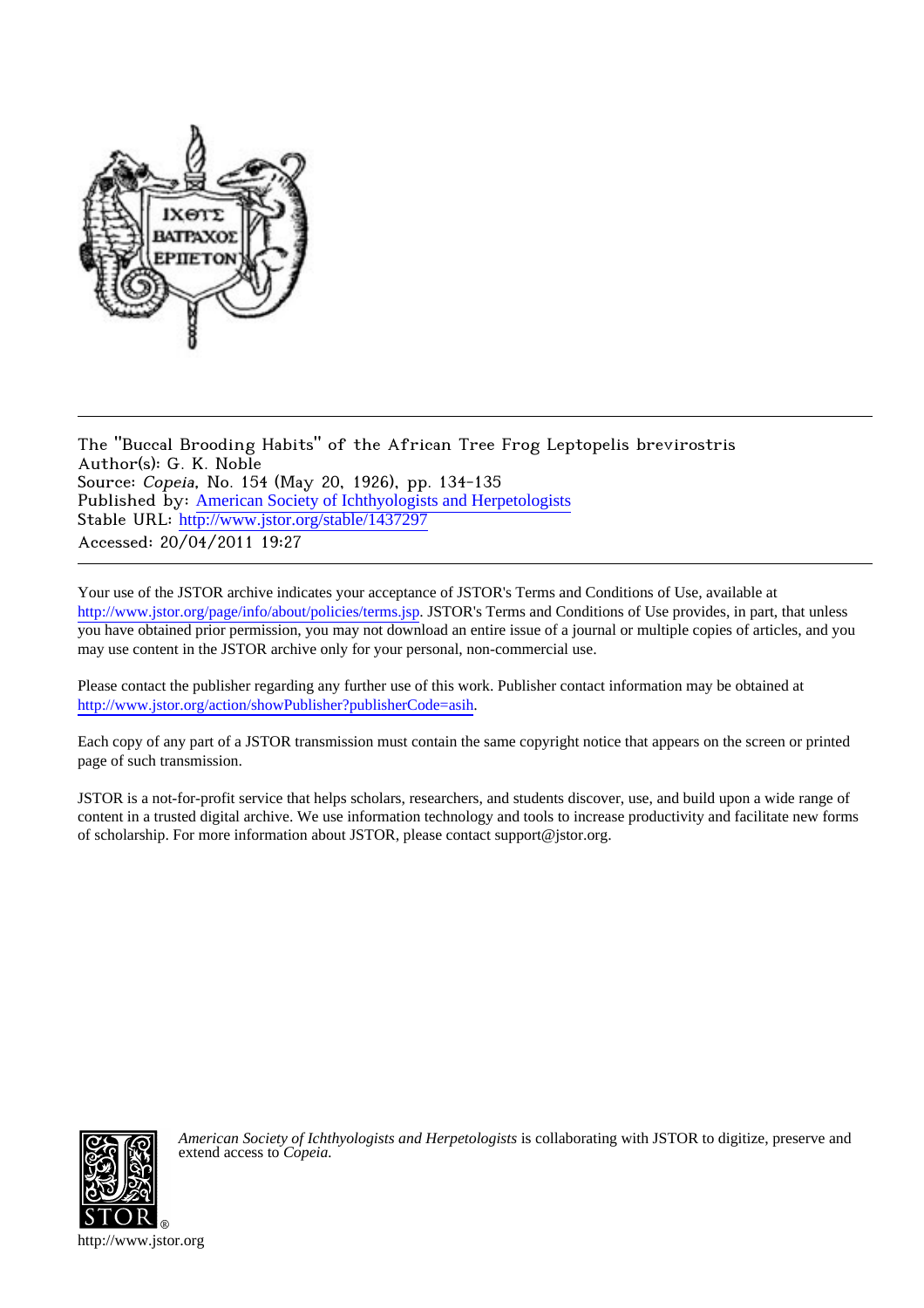## **THE "BUCCAL BROODING HABITS" OF THE AFRICAN TREE FROG LEPTOPELIS BREVIROSI RIS**

**In I906, Boulenger (Proc. Zool. Soc., London, p. I79), reported that the female Leptopelis brevirostris broods her eggs in her mouth. This statement was based on the discovery of eggs in the mouth of a single specimen of this species sent to the British Museum by Mr. G. L. Bates from the Camerouns. No subsequent observation ever confirmed this conclusion, but the "buccal brooding habits" of L. brevirostris is usually accepted in the literature as a fact.** 

**While recently studying the Amphibia in the British Museum, I examined, thanks to the kindness of Mr. H. W. Parker, the entire series of this species in the Museum and found the specimen described by Boulenger. Its mouth had not been opened, but the median portion of the lower jaw was broken in such a way that one could plainly see several large eggs within the mouth. I carefully cut the muscles at the angles of the jaw and opened the mouth. To my surprise the specimen contained no tongue nor mucous covering to either the floor or roof of the mouth. A binocular examination of the eggs revealed that they were ovarian for they were covered by a peritoneal**  membrane and were interspaced with small eggs. **dissection of the abdomen revealed that the specimen had been almost completely eviscerated through its mouth and contained neither heart, lungs, liver, stomach, nor small intestine. Only the ovaries, oviducts, rectum, a short piece of the intestine and the kidneys were present. Obviously, some person (presumably a native hunter) had seized the everted stomach of the living frog and had pulled out the greater part of the animal's viscera through its mouth. The eggs which Boulenger had seen in the mouth of the preserved specimen were merely the anterior**